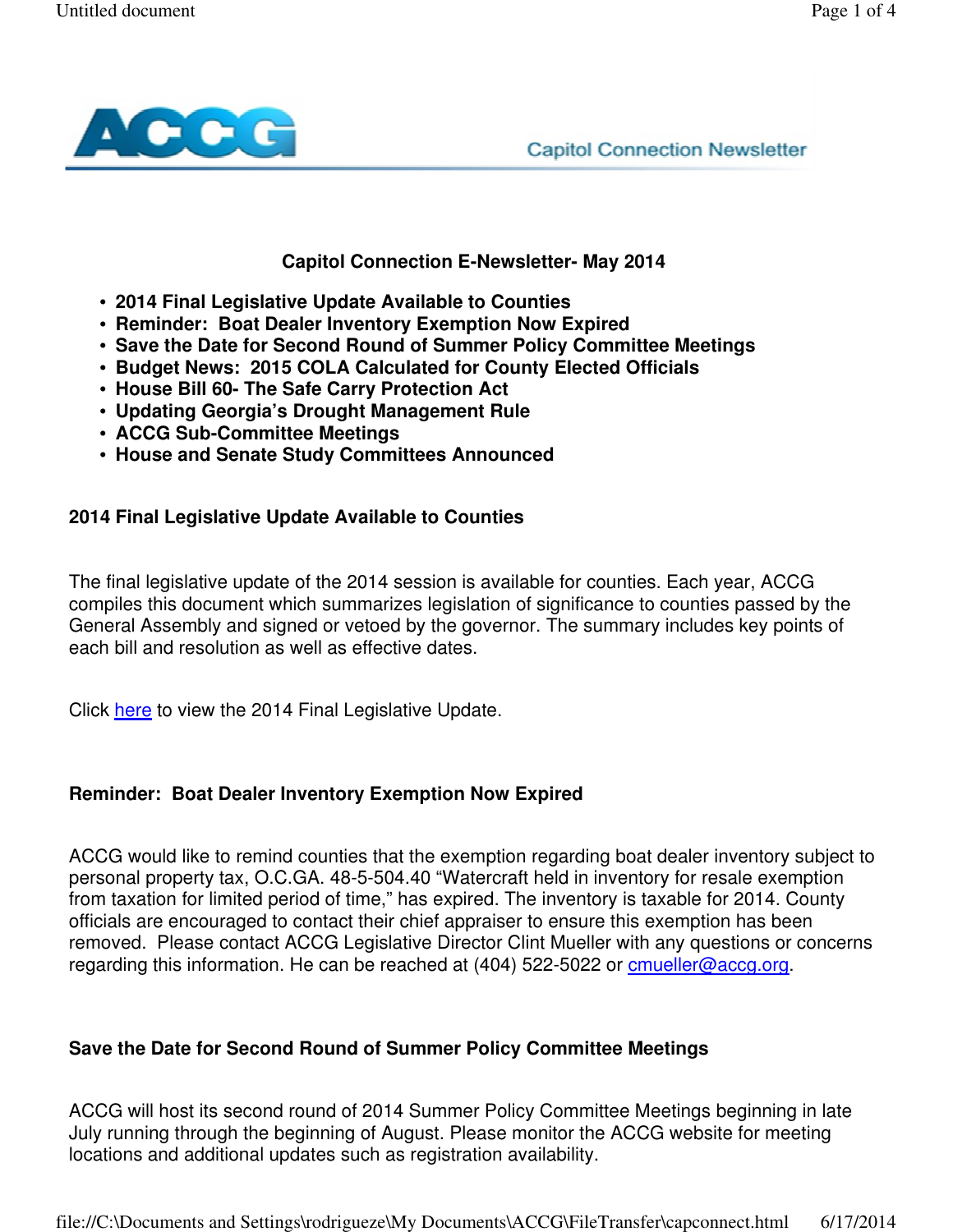July 29- Revenue and Finance

- July 30- Health and Human Services
- July 31- Economic Development and Transportation
- August 4- General County Government
- August 6- Public Safety and the Courts
- August 7- Natural Resources and the Environment

# August 13- Federal

This year, ACCG has introduced a new component to the policy meetings which allows attendees to participate remotely. Meeting attendees now have the ability to participate via webinar. In addition, the webinar component produces video footage of each meeting. Thus,those who were not able to attend the meetings may now view them in their entirety. The videos can be accessed here.

Please contact ACCG Policy Coordinator Ines Owens should you have any questions regarding policy committee meetings. She can be reached at *iowens@accg.org* or (404) 522-5022.

# **Budget News: 2015 COLA Calculated for County Elected Officials**

The Governor's Office of Planning and Budget has calculated the cost of living adjustment (COLA) for county official salaries effective Jan. 1, 2015. Sheriffs, superior court clerks, tax commissioners, magistrates, commissioners, and coroners will be entitled to a one percent cost of living increase. Until ACCG is able to prepare an updated county official salary guide, budget officers may use the 2014 guide with the updated population figures released by the Department of Community Affairs to calculate 2015 salaries.

# **House Bill 60 – The Safe Carry Protection Act**

House Bill 60, this year's omnibus gun bill, was signed into law by Governor Deal and takes effect on July 1. ACCG has received several questions from county attorneys on various legal provisions in the legislation. We are consolidating all of these requests and will soon be submitting a single list of questions to Attorney General Sam Olens for clarity. If your county has any questions, please forward them to ACCG staff Todd Edwards at Tedwards@accg.org.

For a summary of HB 60, please click here.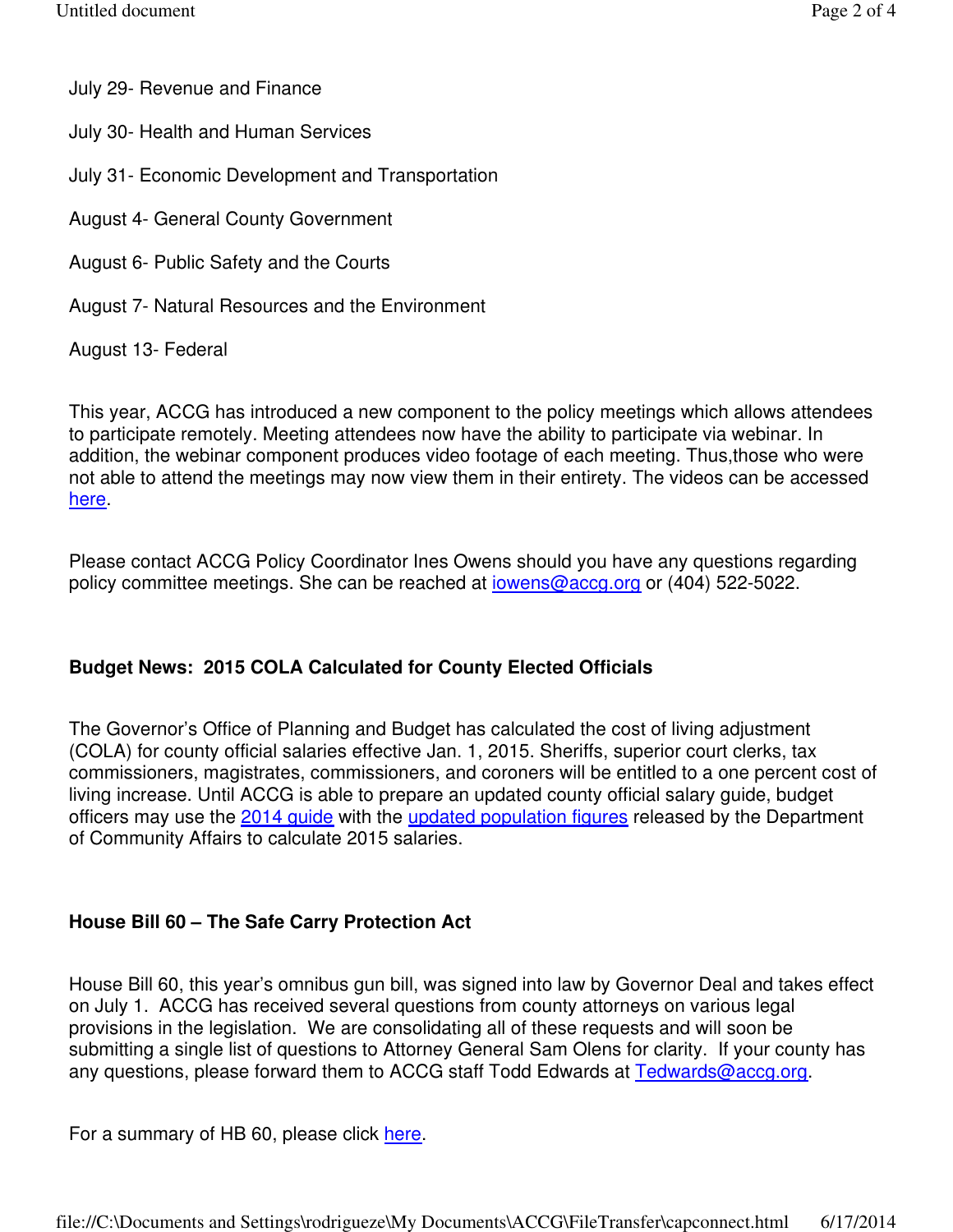To view information on HB 60 from the Prosecuting Attorney's Council of Georgia, click here.

## **Updating Georgia's Drought Management Rule**

As required by law, Georgia's Environmental Protection Division (EPD) is in the preliminary stages of revising the state's Drought Management Rule as well as statewide drought mitigation strategies. While no formal rules have yet been proposed, a stakeholder meeting has taken place and EPD is soliciting comment on various measures being considered. Below you will find a link to the PowerPoint provided by EPD for its May 13 stakeholder meeting. If you have recommendations, please forward them to ACCG staff Todd Edwards at Tedwards@accq.org.

### EPD PowerPoint on the Drought Management Rule Stakeholder Meeting

### **ACCG Sub-Committee Meetings**

ACCG recently appointed sub-committees during the first round of summer Policy Committee Meetings. The sub-committees will meet throughout the summer to discuss various issues of significance to counties. Below is the list of topics in which the sub-committees will meet to discuss this summer:

#### **Economic Development and Transportation:**

- a. Transportation Study Committee (HR 1573)
- b. Development Authority Study Committee (SR 875)

#### **Revenue and Finance:**

- a. Conservation Use Valuation Assessment (CUVA)
- b. Wireless Industry on Valuation of Personal Property

 c. IRP Tax Distributions with Motor Trucking Industry and the Department Of Revenue

# **General County Government: Pawn Shop Regulations**

# **ACCG/GMA Joint Committee on LOST and Service Delivery Regulation**

For more information, please feel free to contact a member of the ACCG policy staff at (404) 522- 5022.